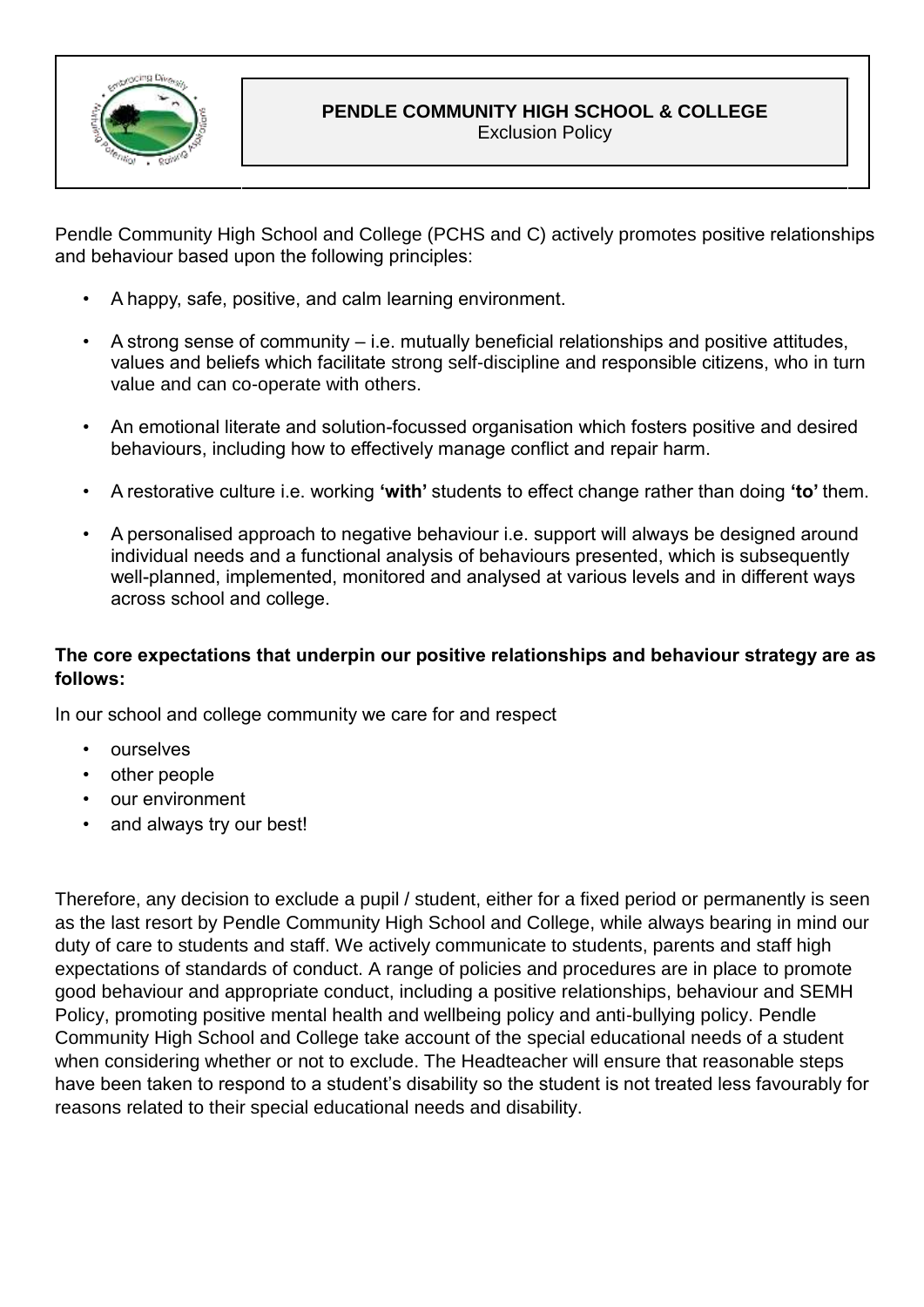### **Reasonable steps include:**

- Differentiation in the Positive Relationships, Behaviour and SEMH Policy
- Developing strategies to support the student's behaviour e.g. multi-element intervention plans
- Requesting external help with the student, such as intervention from the Early Action team, addressing Adverse Childhood Experiences such as Domestic Abuse via appropriate programmes, Brighter Lives, Young Minds.
- Staff training

Where reasonable adjustments to policies and practices have been made, to accommodate a student's needs and to avoid the necessity for exclusion as far as possible, exclusion may still be justified, if there is a material and substantial reason for it.

A specific incident affecting order and discipline in the school / college may be such a reason. No exclusion will be initiated without having first exhausted other strategies or, in the case of a serious single incident, a thorough investigation.

### **Reasons for exclusion may include:**

- Serious breach of the school's rules or policies
- Risk of harm to the education or welfare of the student or others in the school / college. Any exclusion will be at the recommendation of the Headteacher and the discretion of the **Governors**

# **Fixed Term Exclusion**

A fixed term exclusion will be used for the shortest time necessary to secure benefits without adverse educational consequences. Exclusion for a period of time from half a day to 15 days for persistent or cumulative problems would be imposed only when the school / college had already offered and implemented a range of support and management strategies. This can be up to a maximum of 45 days in an academic year.

- These strategies could include:
- Discussion with the student
- Mentoring (adult support)
- Discussion with parents / carers
- Setting targets and agreeing an individual action plan
- Checking on any possible provocation
- Mediation
- Counselling
- Multi-agency support

### **Permanent Exclusion**

A permanent exclusion is a very serious decision and the Headteacher will consult with a governor before enforcing it. As with a temporary exclusion, it will follow from a range of strategies and be seen as the last resort, or it will be in response to a very serious breach of school / college rules and policies, such as:

- Serious actual or threatened violence against another student or a member of staff
- Possession or use of an illegal drug on the school premises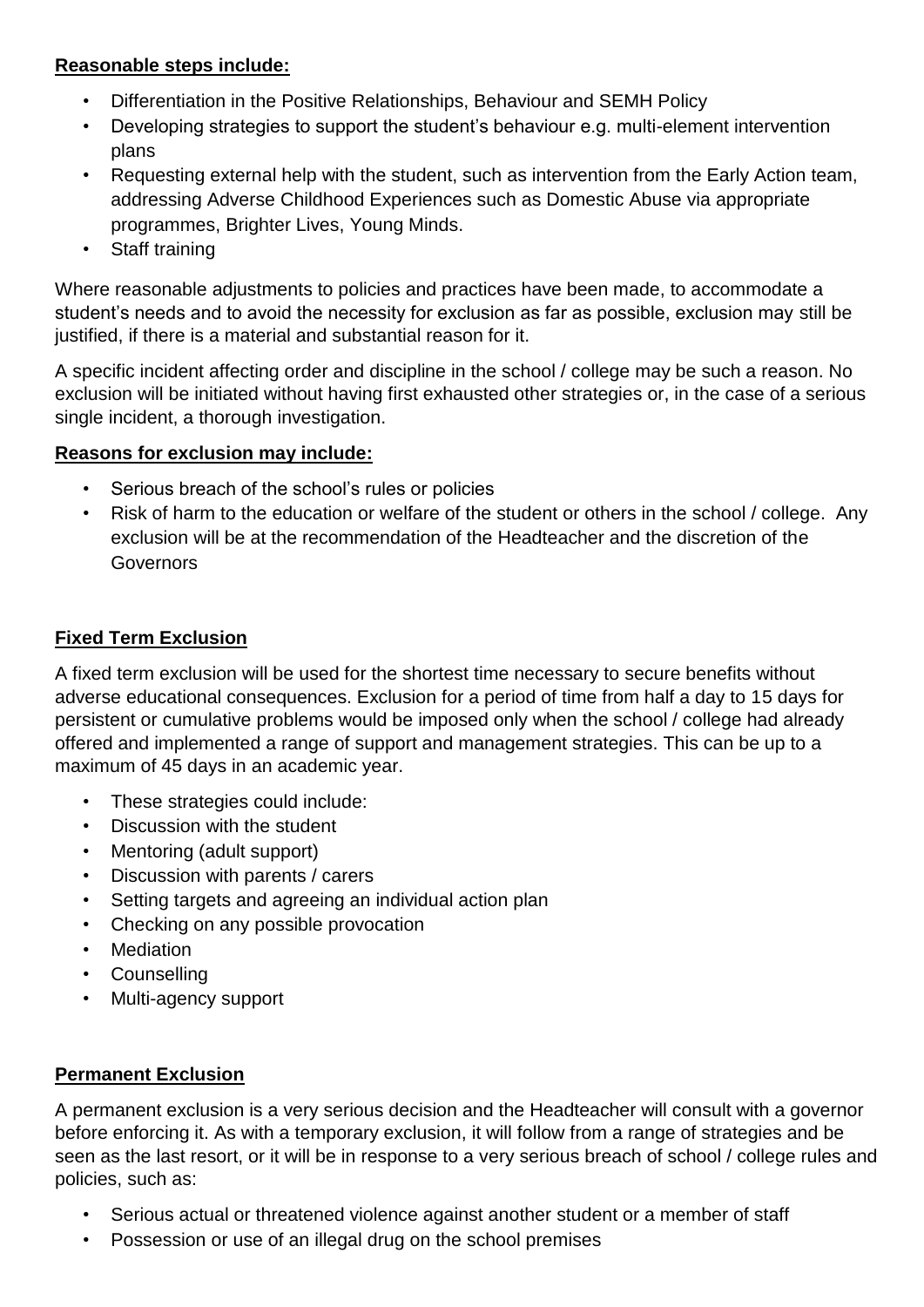- Carrying an offensive weapon
- Persistent deliberate bullying
- Racial harassment

#### **The decision to exclude**

- If the Headteacher decides to exclude a student he/she will:-
- Ensure that there is sufficient recorded evidence to support the decision
- Explain the decision to the student
- Contact the parents / carers, explain the decision and ask that the child be collected
- Send a letter to the parents confirming the reason for the exclusion, whether it is a permanent or temporary exclusion, the length of the exclusion and any terms or conditions agreed for the student's return
- In cases of more than a day's exclusion, ensure that appropriate work is set and that arrangements are in place for it to be marked
- Plan how to address the student's needs on his/her return
- Plan a meeting with parents / carers and student on his/her return. An exclusion will not be enforced if doing so may put the safety of the student at risk.

## **Behaviour outside School**

Students' behaviour outside school on school trips and sporting events is subject to the school's Positive Relationships, Behaviour and SEMH policy. Negative behaviour in such circumstances will be dealt with as if it had taken place in school.

### **Attendance Registers**

The attendance register following exclusion of a student temporarily, he/she will be marked as absent using Code E.

# **Procedure for Appeal**

If parents/carers wish to appeal against the decision for a fixed term exclusion, the matter will be referred to the governing body. Two governors, who were not involved in the initial decision to exclude, will acknowledge the complaint and schedule a hearing to take place as soon as practicable and normally within five days. Records relating to the decision to exclude and the parents' complaint will be copied to all parties no later than two days prior to the hearing. In no circumstances however will the school or its staff be required to divulge to parents or others any confidential information on or the identities of students or others who have given information which has led to the exclusion or which the Headteacher has acquired during an investigation. The parents may be accompanied to the hearing by one other person. This may be a relative, teacher, friend or representative from LCC SENDIASS, formerly parent partnership. Legal representation will not normally be appropriate. If possible the governors will resolve the parents' / carers' complaint without the need for further investigation.

Where further investigation is required, governors will decide how it should be carried out. After consideration of all the facts considered to be relevant, the governors will reach a decision on whether to uphold or rescind the exclusion or make other recommendations. This decision will be made within ten days of the hearing. Parents / carers will be informed in writing of the governors'